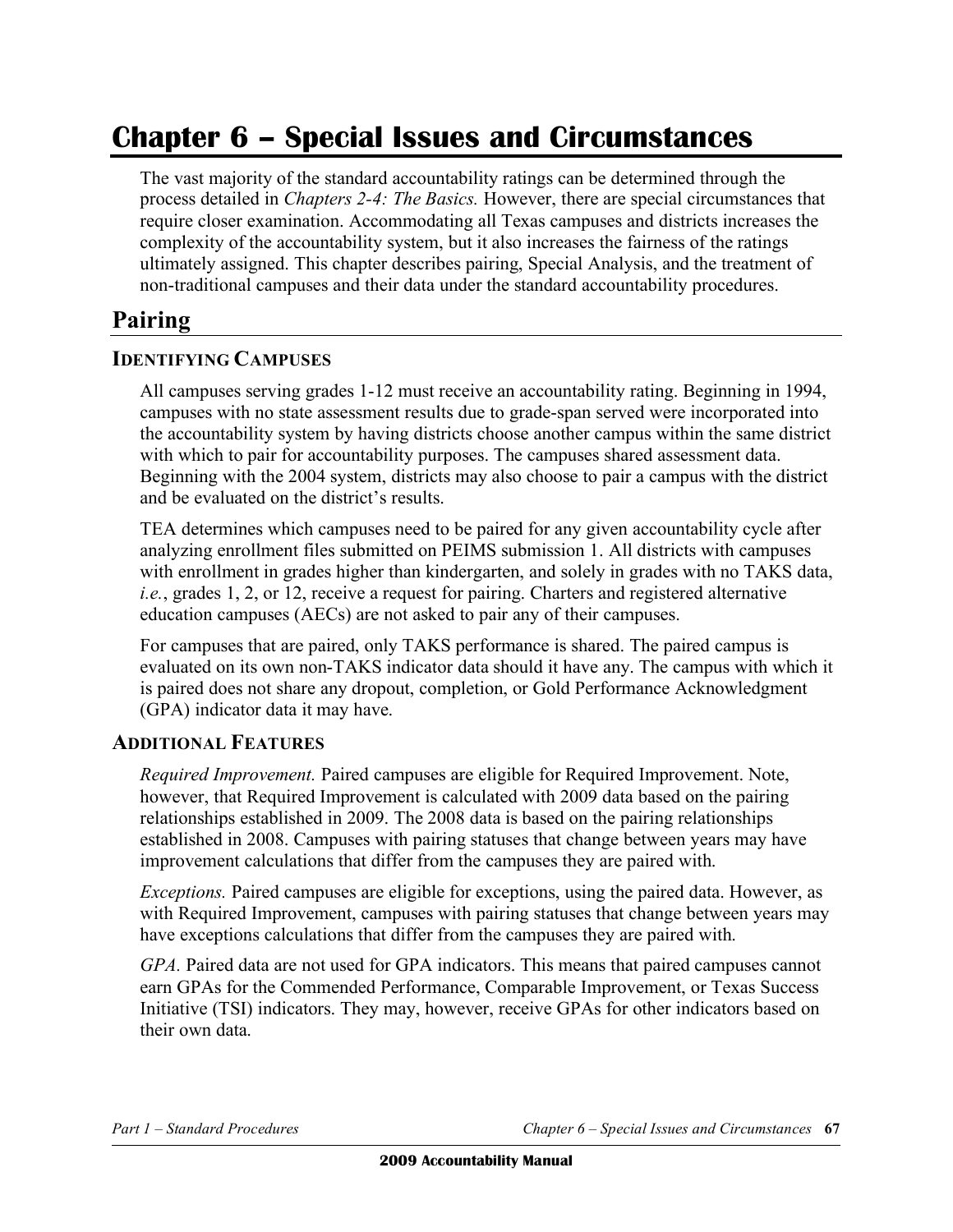### **PAIRING PROCESS**

Districts are given the opportunity to use the same pairing relationship they used in the prior year or to select a new relationship by completing special data entry screens on the secure TEA website. In early April, districts with campuses that needed to be paired received instructions on how to access this on-line application. Pairing decisions were due by April 24, 2009.

If a district fails to inform the state, pairing decisions are made by agency staff. In the case of campuses that have been paired in the past, staff will assume that prior year pairing relationships still apply. In the case of campuses identified as needing to be paired for the first time in the 2008-09 school year, pairing selections will be made based on the guidelines given in this section in conjunction with analysis of attendance and enrollment patterns using PEIMS data.

### **GUIDELINES**

Campuses that are paired should have a "feeder" relationship with the selected campus and the grades should be contiguous. For example, a K-2 campus should be paired with the 3-5 campus that accepts its students into  $3<sup>rd</sup>$  grade.

Another option is to pair a campus with the district instead of with another campus. This option is suggested for cases where the campus has no clear relationship with another single campus in the district. A campus paired with the district will be evaluated using the district's TAKS results (for all grades tested in the district). Note that pairing with the district is not required in these cases. Districts have the choice of selecting another campus or selecting the district. For example, in cases where a K-2 campus feeds into several 3-5 campuses, one of the 3-5 campuses may be selected, or the district can be selected. A  $12<sup>th</sup>$  grade center serving students from several high school campuses can select one of the high school campuses or the district may be selected. In these cases, the district should make the best choice based on local criteria.

Multiple pairings are possible: If several K-2 campuses feed the same 3-5 campus, all of the K-2 campuses may be paired with that 3-5 campus.

Districts may change pairings from year to year; however, these changes should be justifiable (*e.g.*, a change in attendance zones affecting feeder patterns).

# **Special Analysis**

Districts and campuses with small numbers of students pose a special challenge to the accountability system. There are two types of small numbers situations. One is small numbers of students within a group, *e.g.*, few African American test-takers in science. These are handled by applying the minimum size criteria described in *Chapter 2 – The Basics: Base Indicators.* The second type is small numbers of *total* students, that is, few students tested in the All Students category.

Districts and campuses with small numbers of total students raise issues regarding the stability of the data. Special Analysis is used to ensure that ratings based on small numbers of TAKS results are appropriate. As a result of Special Analysis, a rating can remain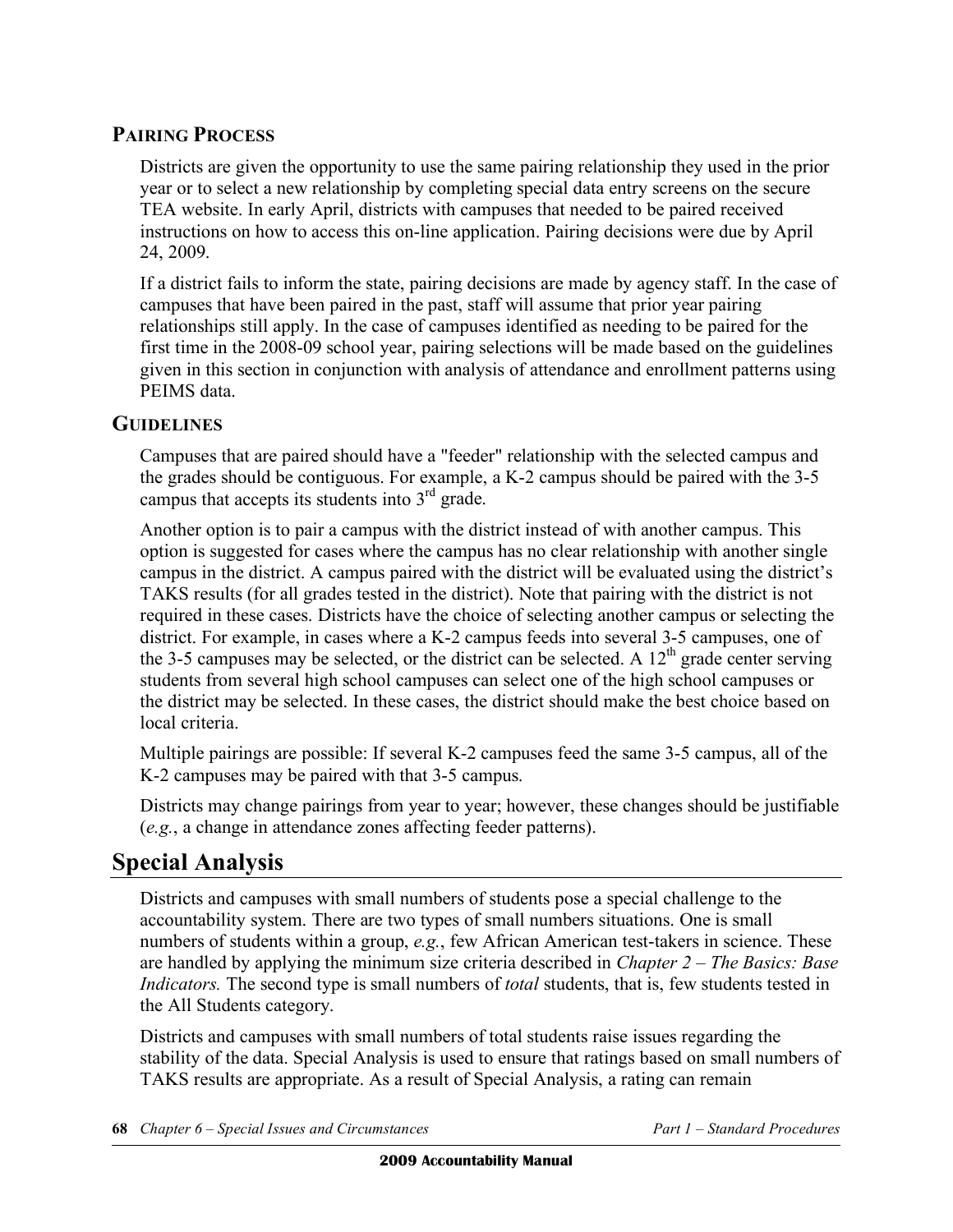unchanged, be elevated, or be changed to *Not Rated.* If Special Analysis is applied, only All Students performance is examined.

### **IDENTIFYING CAMPUSES AND DISTRICTS**

Campuses and districts that are eligible for Special Analysis fall into two categories. The first are those that have fewer than six TAKS testers in each and every subject and do not have their own leaver data of sufficient size to evaluate. These campus and district ratings are changed to *Not Rated: Other*. Beyond these that receive this automatic change, a campus or district undergoes Special Analysis if:

- the campus or district is *Academically Unacceptable* due to TAKS only, with fewer than 30 All Students tested in one or more of the *Academically Unacceptable* subject(s); *OR*
- • the campus or district is limited to *Academically Acceptable* or *Recognized* due to TAKS only, and the evaluation is governed by the results of fewer than six All Students tested.

The following are examples of campuses and districts that will NOT undergo Special Analysis:

- • Campuses or districts that are *Not Rated.*
- Campuses or districts that are not small (30 or more testers in all subjects).
- Campuses or districts that have few students tested in TAKS, but whose rating of *Academically Unacceptable, Academically Acceptable,* or *Recognized* is due to other indicators.

### **METHODS FOR SPECIAL ANALYSIS**

Campuses or districts that undergo Special Analysis receive professional review based on analysis of all available performance data. The professional review process involves producing a summary report of the district or campus data, analyzing the data, and arriving at a consensus decision among a group of TEA staff members familiar with the standard accountability procedures. The summary report includes available indicator data for all TAKS tested years (2003, 2004, 2005, 2006, 2007, 2008, and 2009). Trends and aggregate data are reviewed. When available, results that include the Texas Projection Measure (TPM) are considered.

Because of the small numbers of test takers involved, professional review can also result in a *Not Rated* label for some campuses or districts not otherwise meeting the automatic criteria for *Not Rated*.

### **New Campuses**

All campuses—established or new—are rated. A new campus may receive a rating of *Academically Unacceptable* in its first year of operation. This can occur even though the campus does not have prior-year data on which to calculate improvement. The management of campus identification numbers across years is a district responsibility. See *Chapter 16 – Responsibilities and Consequences* for more information regarding the possible consequences of changing campuses numbers.

*Part 1 – Standard Procedures Chapter 6 – Special Issues and Circumstances* **69**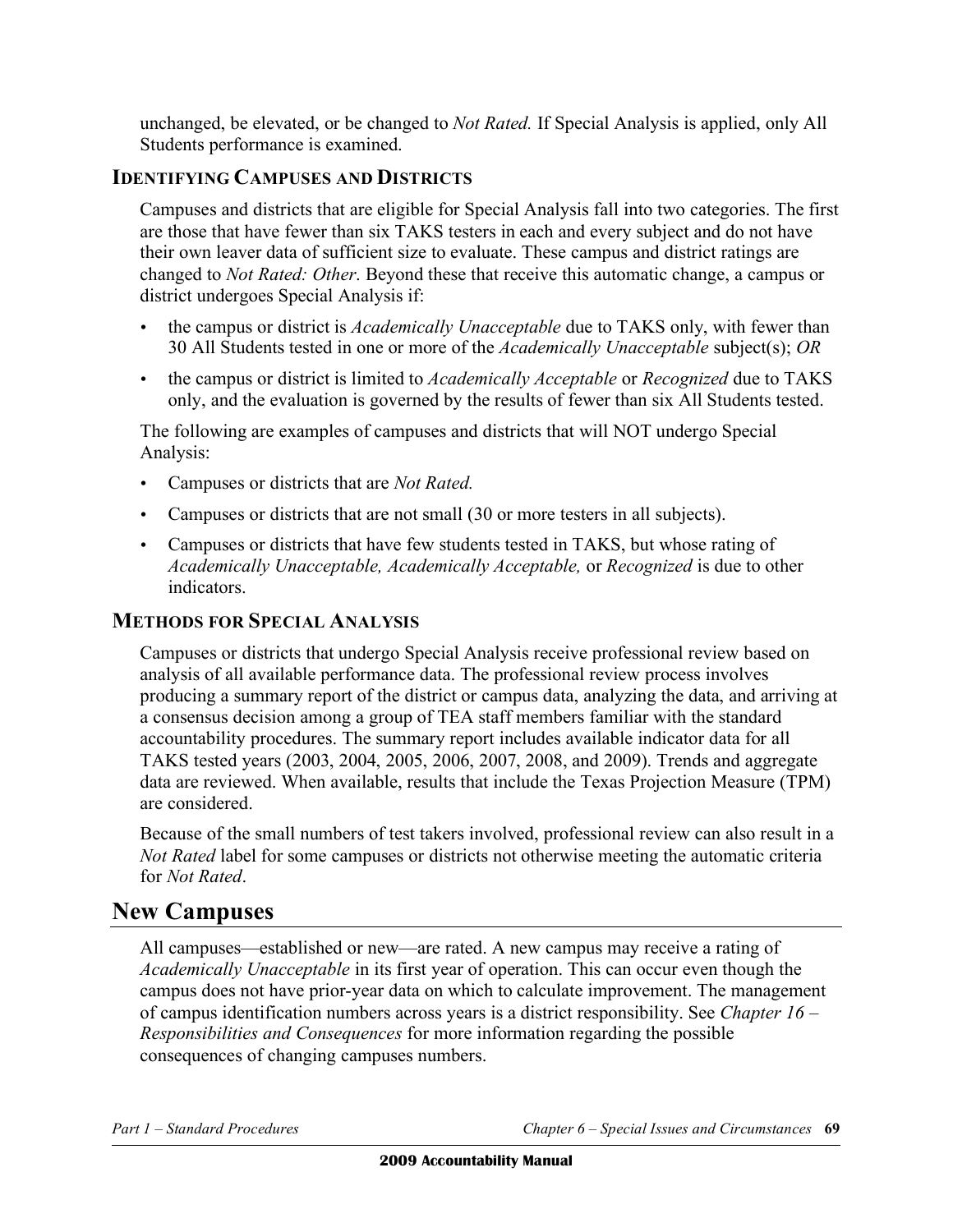# **Charters**

Based on fall PEIMS data for the 2008-09 school year, there were 205 charter operators serving approximately 100,000 students. Most charter operators have only one campus (123) of the 205); however, about 40 percent operate multiple campuses.

By statute, charter operators are subject to most of the same federal and state laws as other public school districts, including reporting and accountability requirements. Prior to the 2004 accountability system, only the campuses operated by the charter received an accountability rating. Beginning with 2004, charters as well as the campuses they operate are rated, meaning charter operators are rated using district rating criteria based on the aggregate performance of the campuses operated by the charter. This means charter operators are also subject to the additional performance requirements applied to districts (underreported student standards and the check for *Academically Unacceptable* campuses). Because they are rated, charter operators and their campuses are eligible for *Gold Performance Acknowledgments*.

In 2009, there are some differences between the treatment of charter operators and traditional districts. These are:

- A charter operator may be rated under the alternative education accountability (AEA) procedures. This can occur in two cases: when the charter operates only registered AECs; or, when 50% or more of the charter operator's students are enrolled at registered AECs and the operator opts to be evaluated under AEA procedures.
- • A charter operator may be labeled *Not Rated: Other*. This can occur in cases where the charter operator has too little or no TAKS data on which it can be evaluated.
- Charter operators are not asked to pair any of their campuses. Charters are unique in that they either have only one campus, or they have multiple campuses with no feeder relationships; therefore, pairing charter campuses is problematic.

As with non-charter campuses, a charter campus that is a registered AEC will be rated under AEA procedures.

# **Alternative Education Campuses**

As previously stated, all campuses in the state serving grades 1–12 must receive a campus rating; however, the accountability system recognizes that some campuses offering alternative education programs may need to be evaluated under different criteria than standard campuses.

In 2009, AECs meeting certain eligibility criteria may register to be evaluated under AEA procedures. See *Part 2* of this *Manual* for all details on the AEA procedures.

Other campuses providing alternative education programs may not be registered for evaluation under AEA procedures: Either they chose not to register, did not meet the registration criteria, or did not meet the at-risk registration criterion to be registered for evaluation under AEA procedures. These campuses are evaluated under standard procedures and will be rated *Exemplary*, *Recognized*, *Academically Acceptable*, *Academically Unacceptable*, *Not Rated: Other*, or *Not Rated: Data Integrity Issues*.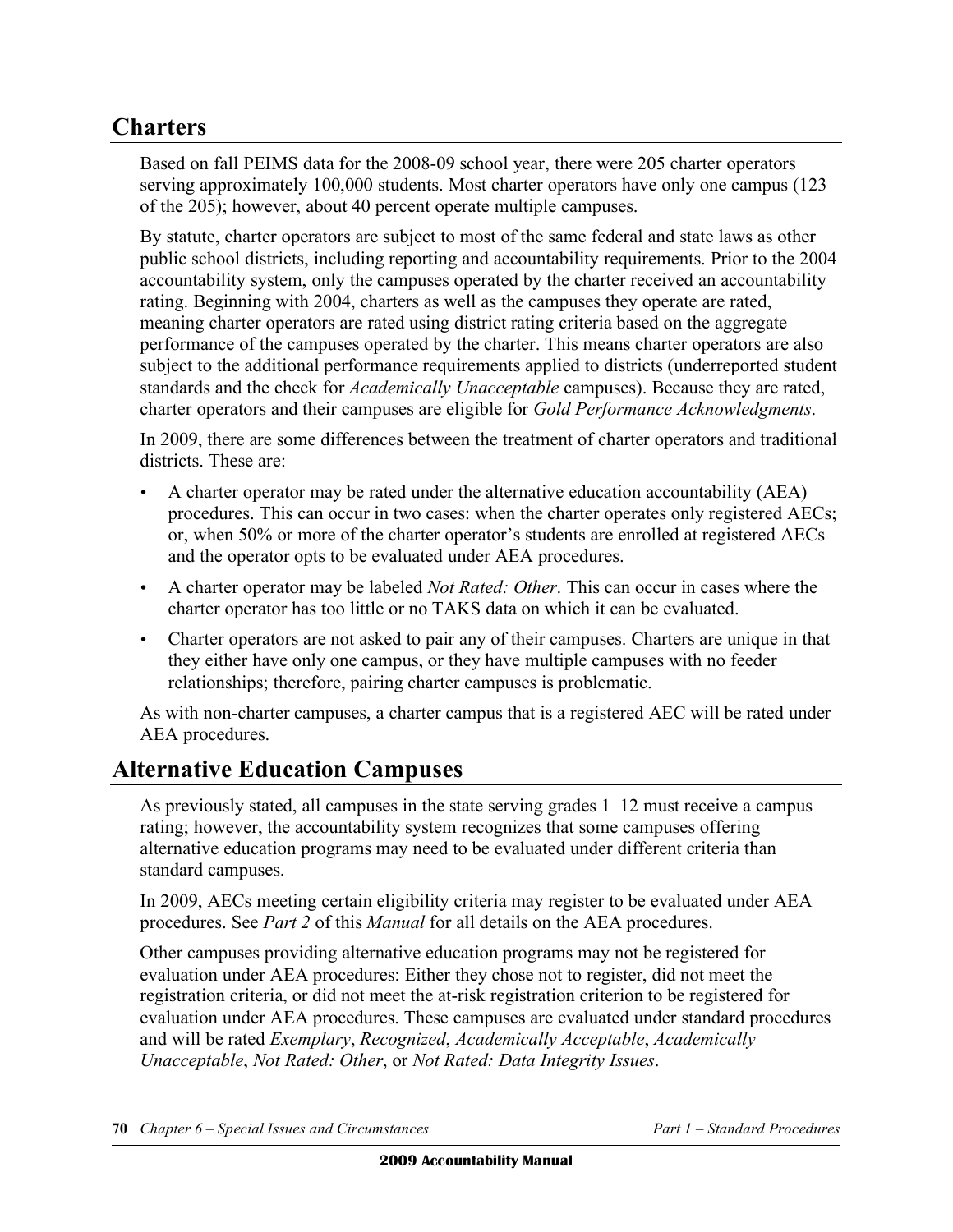Generally speaking, districts are responsible for the performance of all their students, including those who attend AECs that are registered for evaluation under AEA procedures. That is, the performance results for students who attend campuses evaluated under AEA procedures *are included* in the district's performance and *are used* in determining the district's rating and acknowledgments. However, certain state statutes mandate some exceptions to this rule. In particular, Texas Education Code (TEC) Chapter 39.073(f) and 39.072(d) stipulate that the performance of students served in certain campuses cannot be used in evaluating the district where the campus is located. Three campus types that are specifically addressed in these statutes are Residential Treatment Facility campuses, Texas Juvenile Probation Commission (TJPC) campuses, and Texas Youth Commission (TYC) campuses.

### **RESIDENTIAL TREATMENT FACILITIES**

A district that has a privately operated residential treatment center (RTC) within its geographic boundaries is not held accountable for students who drop out if they are from outside the district and were served at the center. For dropouts reported through PEIMS with the appropriate student attribution code, TEA identifies and removes these dropouts from the serving district and campus rates. (See TEC §39.073(f).)

### **TEXAS JUVENILE PROBATION COMMISSION CAMPUSES**

A district that has a registered pre-adjudication detention center or post-adjudication correctional facility within its geographic boundaries is not held accountable for students who drop out if they are from outside the district. For dropouts reported through PEIMS with the appropriate student attribution code, TEA identifies and removes these dropouts from the serving district and the non-TJPC campus rates. Only dropout records for students served in correctional facilities registered with the TJPC and validated by TEA are subject to this process.

In addition, any performance data (TAKS, completion, or dropout) reported on campuses designated as TJPC campuses are not included in the district results for the district where the TJPC campus is located. The TJPC campus will be rated (either under standard or AEA procedures) on the data assigned to it. The district rating is not affected by the performance data reported on these campuses. (See TEC §39.072(d) and §39.073(f).)

Furthermore, a rating of *Academically Unacceptable* on a TJPC campus does not prevent an *Exemplary* or *Recognized* district rating in the district where the TJPC campus is located. (See *Chapter 3*.)

### **TEXAS YOUTH COMMISSION FACILITIES WITHIN TEXAS PUBLIC SCHOOL DISTRICTS**

The performance data (TAKS, completion, and dropout) reported on campuses designated and validated by TEA as TYC campuses are not included in the district results for the district where the TYC campus is located. The district's TYC campus will be rated (either under standard or AEA procedures) on the data assigned to it. The district rating is not affected by the performance data reported on these campuses. (See TEC §39.072(d).)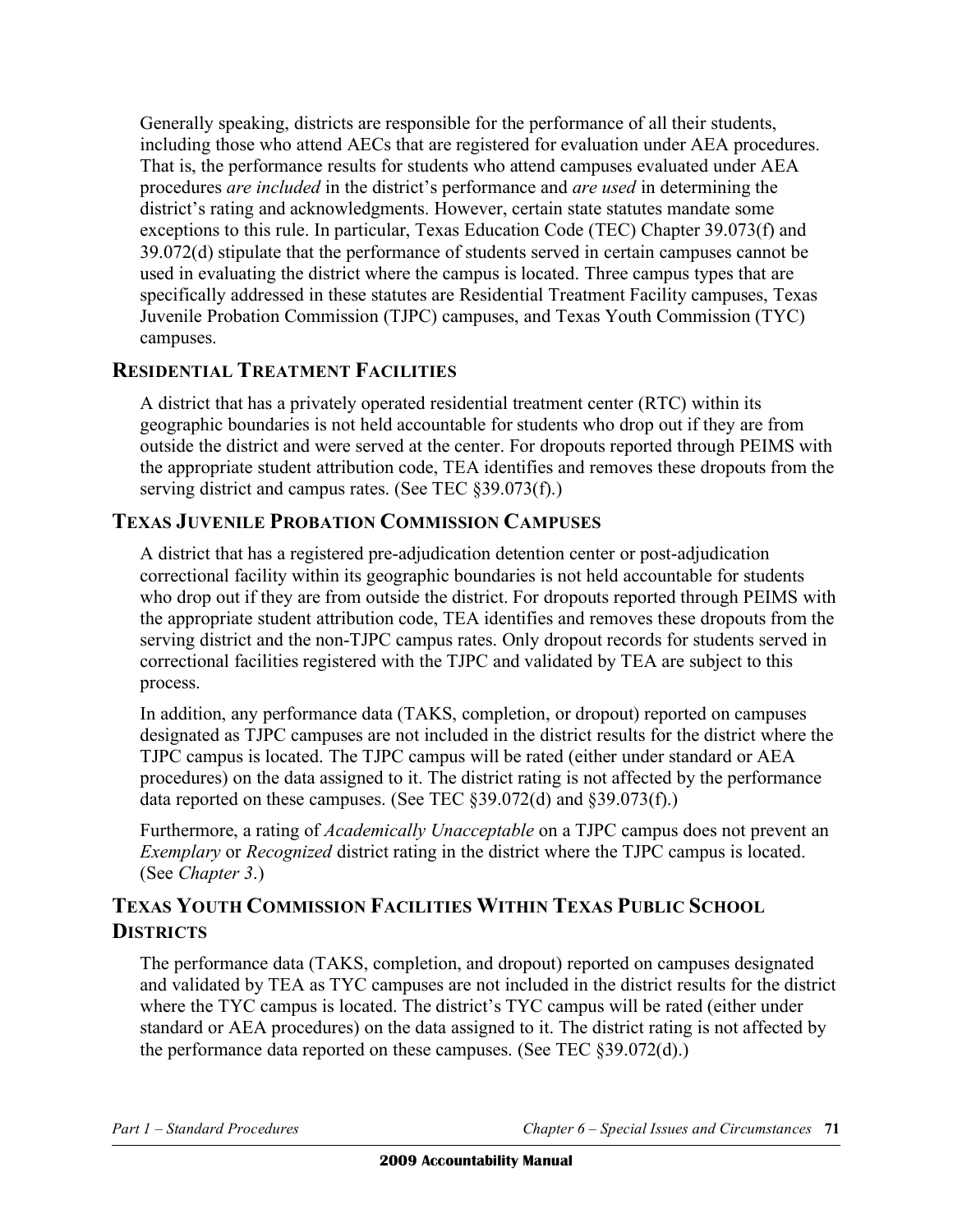Furthermore, a rating of *Academically Unacceptable* on a TYC campus does not prevent an *Exemplary* or *Recognized* district rating in the district where the TYC campus is located. (See *Chapter 3*.)

### **JUVENILE JUSTICE ALTERNATIVE EDUCATION PROGRAMS AND DISCIPLINARY ALTERNATIVE EDUCATION PROGRAMS**

Juvenile Justice Alternative Education Programs (JJAEPs) and Disciplinary Alternative Education Programs (DAEPs) are two types of campuses that are not rated under either standard or AEA procedures.

*JJAEPs.* Statute prohibits the attribution of performance results to JJAEPs. For counties with a population of 125,000 or more, Texas Education Code §37.011(h) requires that a student enrolled at a JJAEP be reported as if the student were attending and being tested at his or her "sending" campus. Each district that sends students to a JJAEP is responsible for properly attributing all performance data according to the *PEIMS Data Standards* and the testing guidelines.

By statute, procedures for evaluating the educational performance of JJAEPs in large counties are the responsibility of the TJPC. In the state accountability system, campuses identified to be JJAEPs will be labeled *Not Rated: Other*. Any accountability data erroneously reported to a JJAEP campus are subject to further investigation.

*DAEPs.* Statutory intent prohibits the attribution of performance results to a DAEP. Each district that sends students to a DAEP is responsible for properly attributing all performance data according to the *PEIMS Data Standards* and the testing guidelines.

All campuses identified to be DAEPs will be labeled *Not Rated: Other.* Accountability data erroneously reported to a DAEP campus are subject to further investigation.

*Table 10* on the following page lists various campus types discussed above and indicates whether the performance data are included or excluded from the district evaluation.

### **SPECIAL EDUCATION CAMPUSES**

Campuses where all students are served in special education programs *and none are tested on TAKS or TAKS (Accommodated)* will be labeled *Not Rated: Other*, because they have no TAKS results on which to be evaluated. See *Chapter 4 – The Basics: Determining a Rating*  for more information on the use of this rating label.